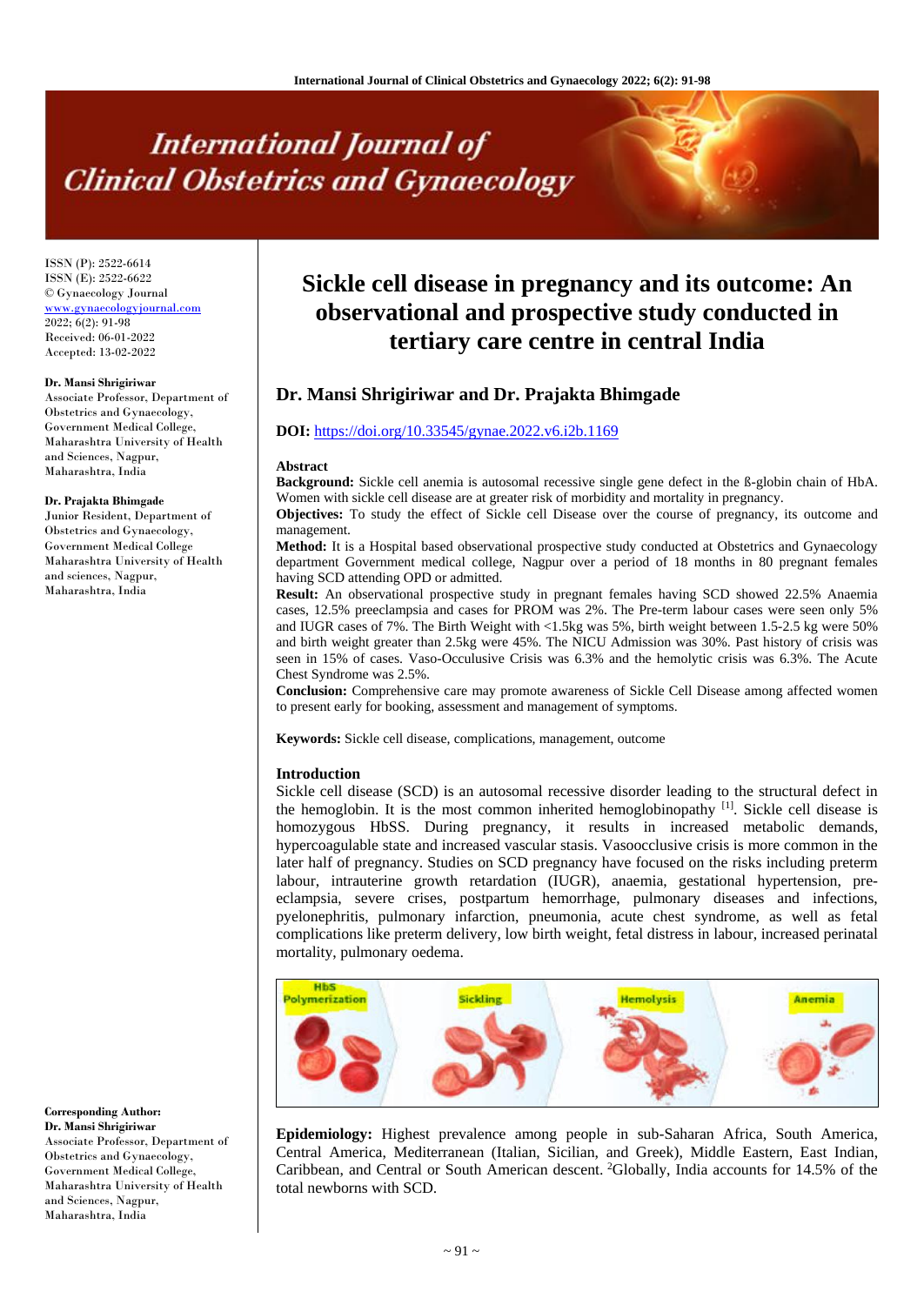SCD is prevalent in the tribal population of Odisha, Gujarat, Madhya Pradesh, Chhattisgarh and Rajasthan<sup>[3,4]</sup>. It is estimated that 300,000 children are born each year with sickle cell disease (SCD), with 75% of them living in sub-Saharan Africa<sup>[5]</sup>. Prevalence of sickle gene is found to be 0-18% in north eastern India, 0-33.5% in western India, 22.5-44.4% in central India and 1-40% in southern India and the gene frequency of Hb-S varies between 0.031 - 0.41 <sup>[6]</sup>.

**Pathophysiology:** Sickle cell anemia is a disease of the erythrocyte, a genetic disorder caused by an autosomal recessive single gene defect in the ß-globin chain of HbA, which produces HbS. HbS is formed by the substitution of valine for glutamic acid in position six of the ß-globin chain of hemoglobin. The mutant ß hemoglobin subunits are normal in their ability to bind oxygen, less soluble in deoxygenated blood than normal hemoglobin., thus conditions of low oxygen tension results in the formation of intracellular, rod-shaped polymers. Repetitive cycles of sickling and polymerization however lead to membrane rigidity, and irreversible sickle cells are eventually formed. These permanently damaged erythrocytes are then cleared by the reticuloendothelial system. Thus, the average lifespan of the red blood cells of sickle cell patients is 17 days compared with the 120- day lifespan of normal erythrocytes. This results in a chronic haemolytic anaemia (haematocrit usually 20-30%) as the marrow's capacity to generate new red blood cells is limited.

#### **Events during pregnancy**

The steady state hemoglobin level falls during pregnancy reaching the lowest levels between 32 and 34 weeks, causing acute painful crisis which occurs secondary to vaso-occlusion and precipitated by infection, stress, dehydration and cold damp conditions. Acute chest syndrome is a sudden onset of pleuritic chest pain and dyspnoea that mimics pneumonia or pulmonary embolism precipitated by infection, marrow emboli, thromboembolism, or atelectasis. The combination of albuminuria and systolic hypertension occurring during a bonepain crisis and should not be misdiagnosed as pre-eclampsia. Eclampsia was reported in 1 per cent and pre-eclampsia in 14 per cent of pregnancies. Many etiological factors causing preeclampsia occurs in SCD and this might explain why they are more likely to develop pre-eclampsia or have an exacerbation of pre-eclampsia. Bony abnormalities such as osteonecrosis of the femoral and humeral heads, renal medullary damage, autosplenectomy, (and splenomegaly in other variants), hepatomegaly, ventricular hypertrophy, pulmonary infarction, pulmonary hypertension, cerebrovascular accidents, leg ulcers and an increased predisposition to infection and sepsis, especially due to encapsulated organisms such as Streptococcus pneumoniae and Hemophilus influenzae can occur <sup>[9]</sup>. Blood transfusion is often necessitated in a number of HbSS patients.

Occasionally exchange blood transfusion may become necessary in those with severe vaso-occlusive crises and acute chest syndrome. The reason for exchange transfusion is to decrease the concentration of HbS, thus increasing the overall oxygencarrying capacity of the blood, which will reduce the chances of sickling and therefore tissue damage, without increasing viscosity. Exchange transfusion is usually preferred in the acutely unwell patient with the sickle cell syndromes.

Most deliveries should be by the vaginal route.  $[7, 8]$  Caesarean section has been advocated for obstetric indications,

disproportion due to pelvic outlet deformity and is increasingly used in an attempt to decrease the high fetal wastage in deliveries and in complications. Deliveries have also been reported to be complicated by retained placenta and still birth.

# **Diagnosis**

The sickling test is a solubility test used in screening for sickle cell disease. Haemoglobin Electrophoresis (diagnostic test) is a method of determining the type and size of haemoglobin molecules in the blood, by observing the rates of transit of these negatively-charged proteins in an electric field medium. It is used to diagnose the haemoglobinothies. It is a blood test and requires a few millilitres of blood from a vein. DNA analysis provides the most accurate diagnosis in patients of any age, but it is still relatively expensive.

# **Genetic counseling**

Two tests can be used to help expectant parents find out if their child is affected.

- 1. Amniocentesis, done usually at 14-16 weeks of pregnancy, tests a sample of the amniotic fluid in the womb. Test results often take 1- 2 weeks.
- 2. Chorionic villus sampling or CVS, involves the removal and testing of a very small sample of the placenta during early pregnancy. The sample, which contains the same DNA as the fetus, is removed by catheter or a fine needle inserted through the cervix or by a fine needle inserted through the abdomen. Results are usually available within 2 weeks.

# **Objectives**

- To study the effect of SCD over the course of pregnancy
- To study the complication of SCD in antepartum, partum, post-partum and its management
- To Study effect of maternal SCD on Fetus and its outcome

#### **AIM**

- To improve the outcome of SCD in pregnancy
- To decrease the complications and its management during pregnancy.

# **Materials and Methods**

 It is a Hospital based observational prospective study conducted at Obstetrics and Gynaecology department Government medical college, Nagpur during January 2020 to June 2021 in 80 pregnant females having SCD attending OPD or admitted over a period of 18 months.

# **Inclusion criteria**

- All Pregnant women attending ANC OPD having SCD diagnosed by Hb-electrophoresis.
- Who are willing to participate in the study.

#### **Exclusion criteria**

- Women not willing
- Pregnancies which terminated in abortion

#### **Observations and Results**

Observational prospective study was conducted at Obstetrics and Gynaecology department Government medical college, Nagpur over a period of 18 months in 80 pregnant females having SCD attending OPD or admitted.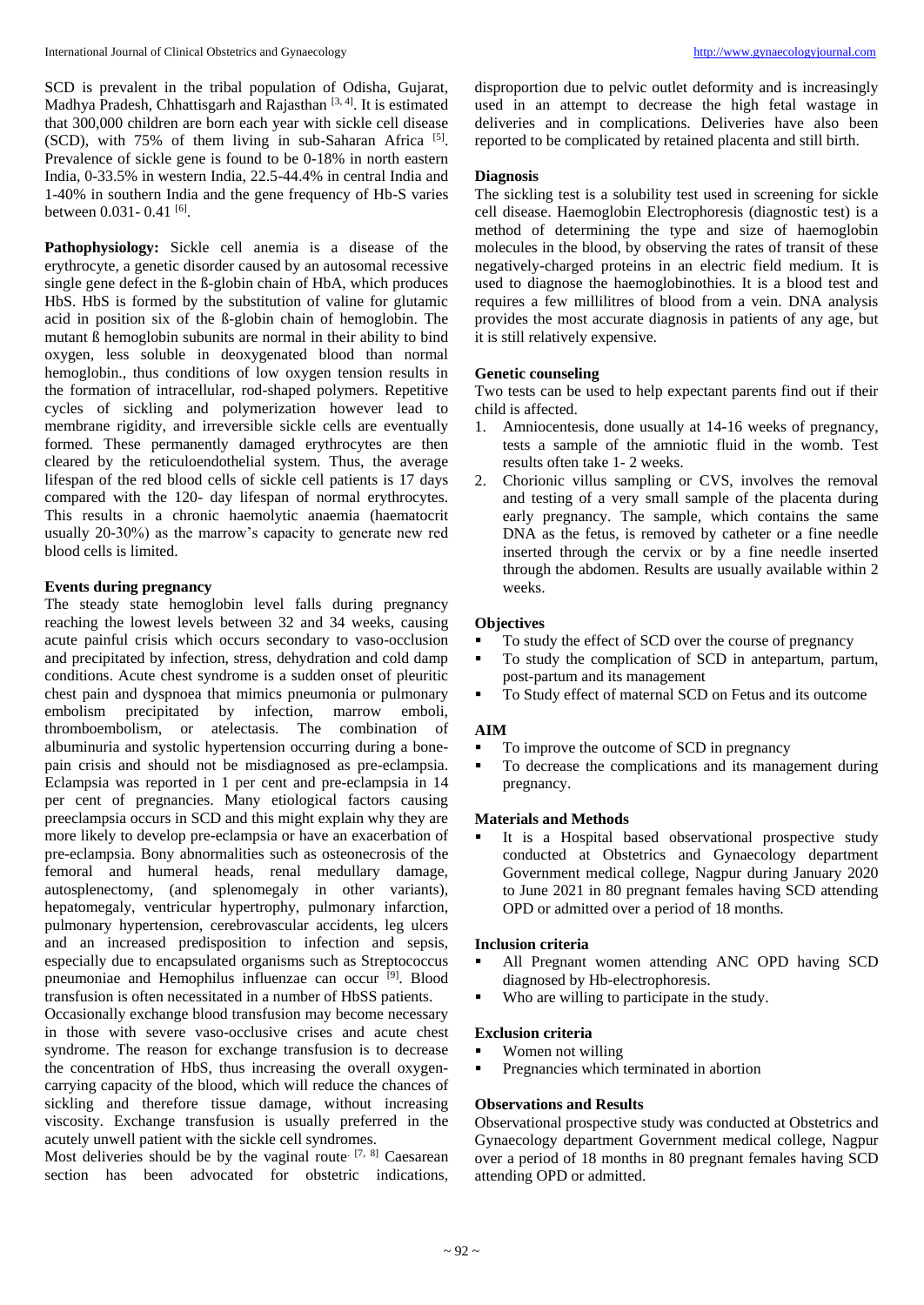

**Fig 1:** Age distribution



**Fig 2:** Distribution of study population according to booking status



**Fig 3:** Distribution of cases according to Residence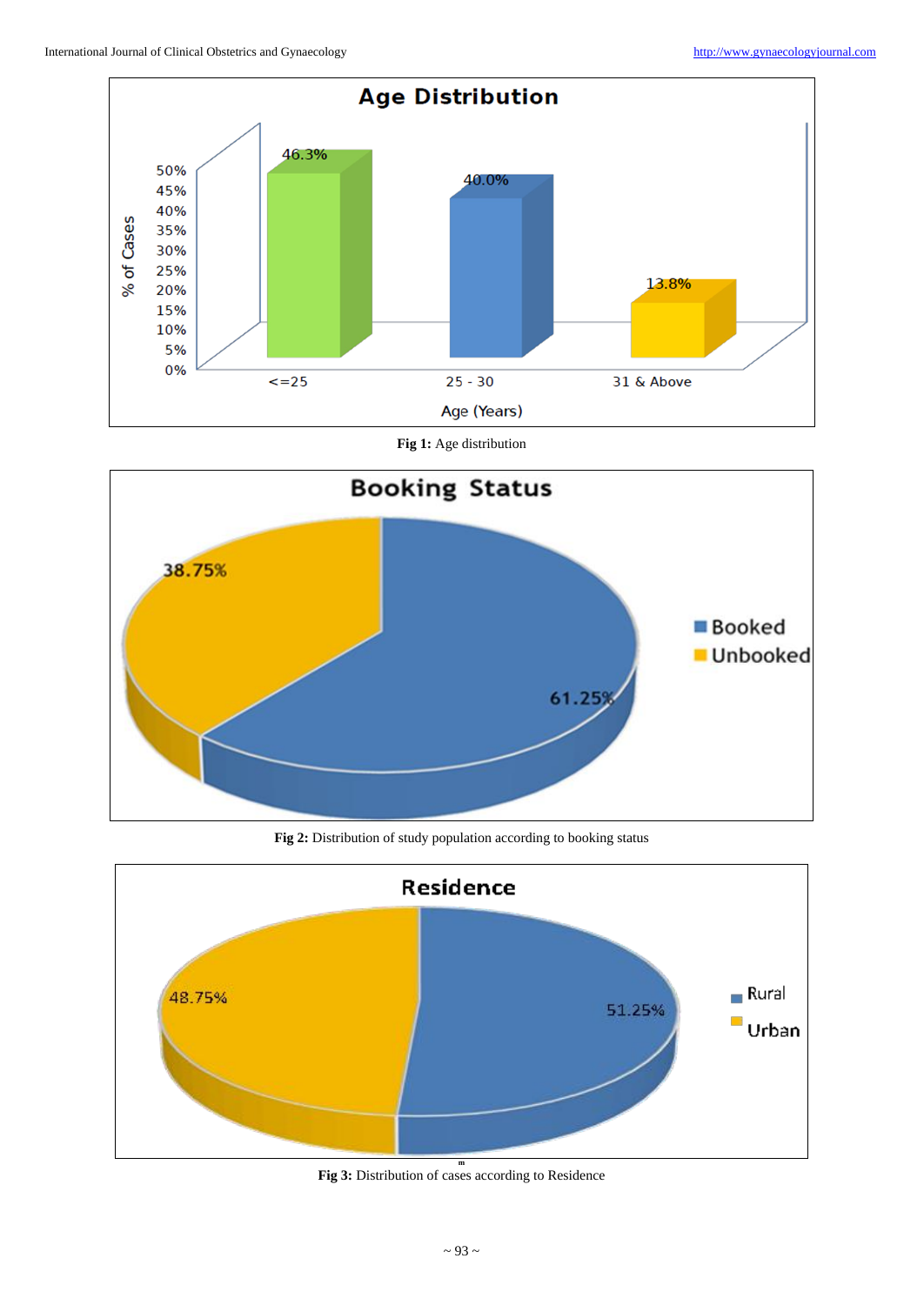

**Fig 4:** Distribution according to Intra Uterine Death



**Fig 5:** Distribution of cases according to Blood Transfusion



**Fig 6:** Distribution according to maternal complications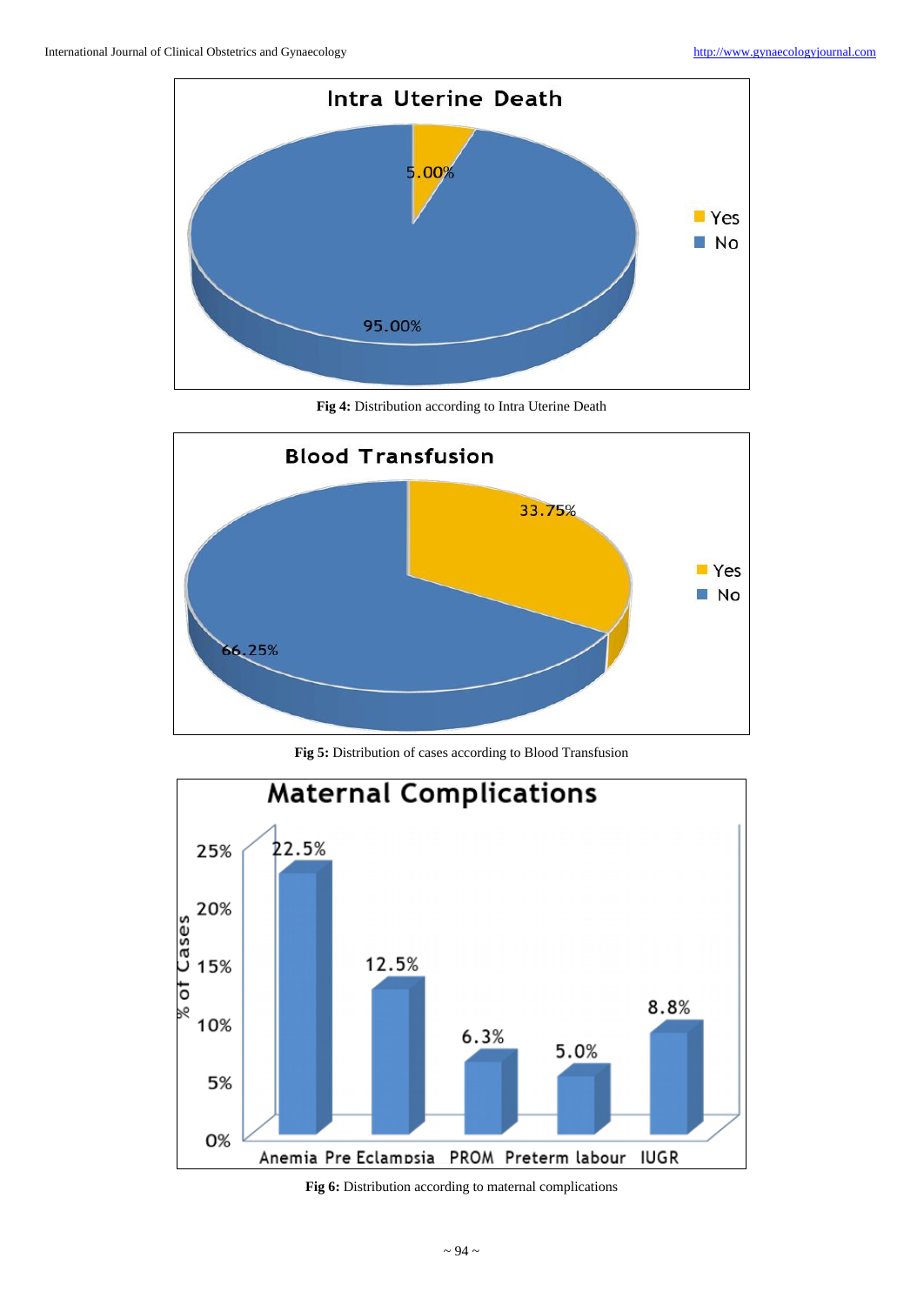

**Fig 7:** Distribution according to Mode of Delivery



**Fig 8:** Distribution according to Birth weights



**Fig 9:** Distribution according to NICU Admission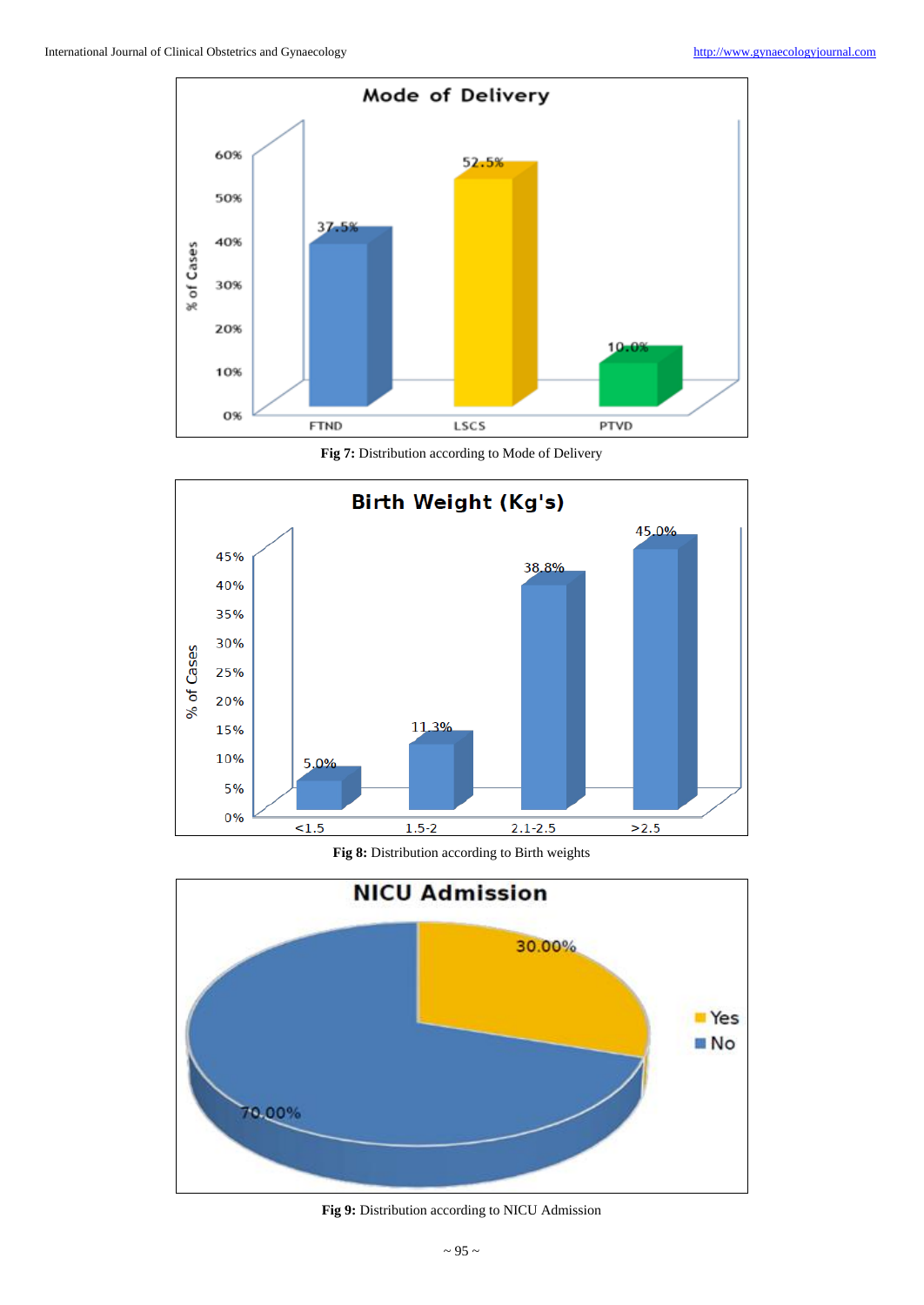

**Fig 10:** Distribution according to Neonatal complication



**Fig 11:** Distribution according to Neonatal Mortality **Fig 12:** Distribution according to Past history of crisis



**Fig 13:** Distribution according to Vaso-Occulusive Crisis **Fig 14:** Distribution according to Hemolytic crisis



**Fig 15:** Distribution according to Acute Chest Syndrome





#### **Discussion**

An observational prospective study performed in tertiary care centre in pregnant women having SCD attending antenatal clinics. We analyzed the results of our studies and compared with a prospective study -pregnancy complications and outcomes in haemoglobin SS women conducted by DR. Monsurat Bolanle Aderolu in Lagos University at Nigeria<sup>[9]</sup>. It was found in this study that complication rate is higher in the HbSS pregnant women compared to their HbAA counterpart. In our study, patients who require blood transfusion is 33.8% while Dr. Monsurat Bolanle Aderolu found 26% in his study. 52.5% patient underwent lower segment cesarian section, 37.5%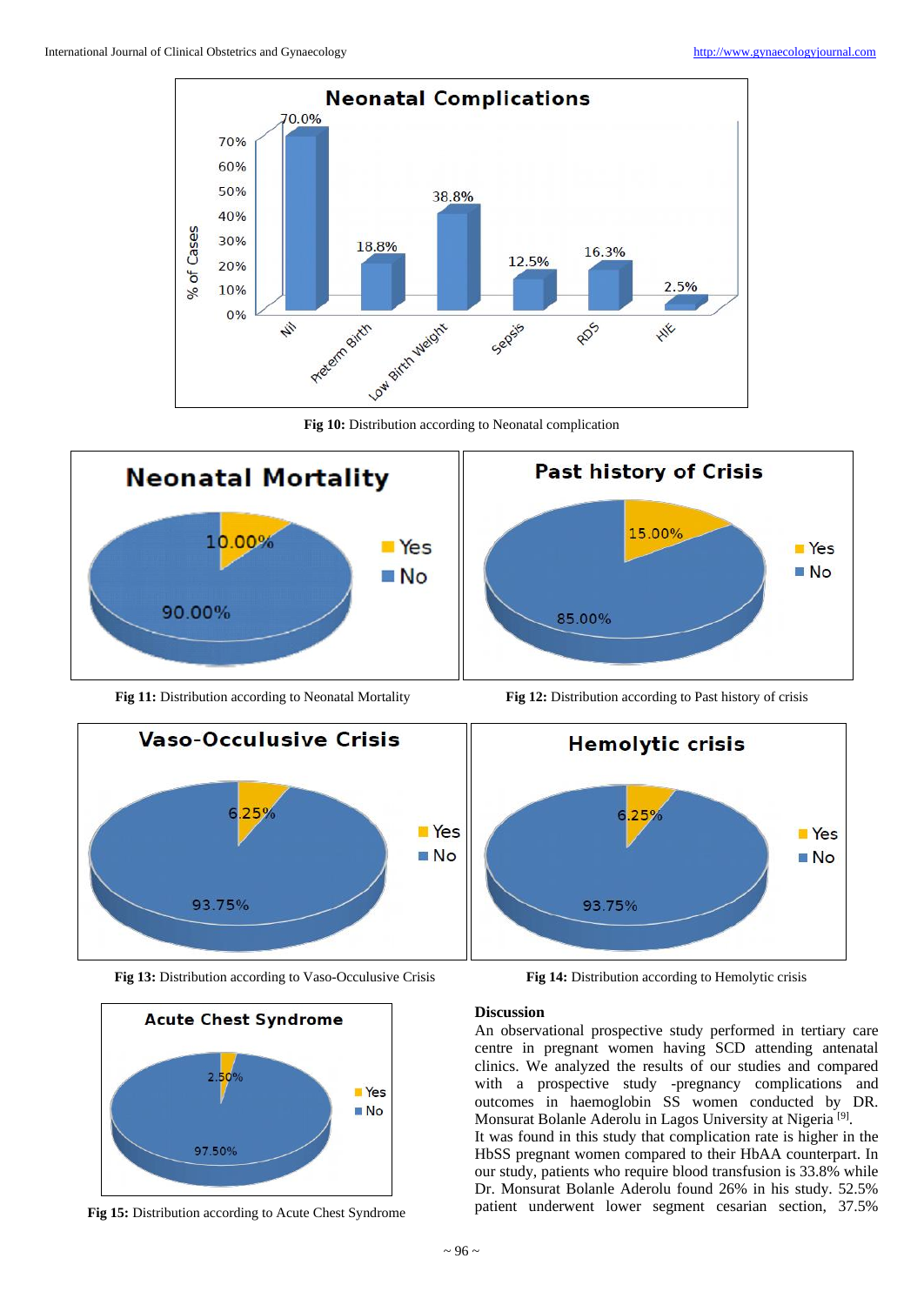underwent full term normal delivery and 10% underwent preterm vaginal delivery. While Dr. Monsurat Bolanle Aderolu found in his study that LSCS -68% and 20% vaginal delivery. We found in our study 5% intrauterine fetal demise whereas in Dr. Monsurat Bolanle Aderolu it is found to be 2%.

**Table 1:** Comparison of Mode of Delivery and Blood transfusion

|              | <b>Blood Transfusion</b> | <b>LSCS</b> | <b>FTND</b> | IVFD |
|--------------|--------------------------|-------------|-------------|------|
| Our study    | 33.8%                    | 52.5%       | 37.5%       | 5%   |
| Dr. Monsurat | 26%                      | 68.0%       | 20%         | 2%   |

Maternal complications: In Dr. Monsurat Bolanle Aderolu study the Anaemia was seen in 2% cases whereas in our study it is 22.5%. Also, our study shows 12.5% preclampsia cases but Dr. Monsurat Bolanle Aderolu 8% cases. The cases for PROM by Dr. Monsurat Bolanle Aderolu study were 6.3% whereas our study show 2%. The Pre-term labour cases are seen only 5% by our study but Dr. Monsurat Bolanle Aderolu study shows 28% of the cases. Our study shows IUGR cases of 7% but Dr. Monsurat Bolanle Aderolu study shows 16%.

**Table 2:** Comparison of Maternal complications

|                 | Our study | Dr. Monsurat Bolanle Aderolu |
|-----------------|-----------|------------------------------|
| Anaemia         | 22.5      | 2%                           |
| Preeclampsia    | 12.5%     | 8%                           |
| <b>PROM</b>     | 6.3%      | 2%                           |
| Pre-term labour | 5%        | 28%                          |
| IUGR-           |           | 6%                           |

**Birth Weight Study:** In Dr. Monsurat Bolanle Aderolu study, the Birth Weight <1.5kg was seen in 6% cases whereas in our study it is 5%. 32% cases in Dr. Monsurat Bolanle Aderolu have birth weight between 1.5-2.5 and 62% cases have birth weight greater than 2.5 kg. But in our study cases with birth weight between 1.5-2.5 are 50% and birth weight greater than 2.5 are 45%.

**Table 3:** Comparison of Birth weight

| Birth Weight (Kg's) | Dr. Monsurat Bolanle Aderolu | <b>Our study</b> |
|---------------------|------------------------------|------------------|
| <1.5                | 6%                           | 5.0%             |
| $1.5 - 2.5$         | 32%                          | 50.0%            |
| >2.5                | 62%                          | 45.0%            |

**NICU Admission:** In Dr. Monsurat Bolanle Aderolu study the NICU Admission was seen in 42% cases whereas in our study it is 30%.

**Table 4:** Neonates with NICU Admission

| <b>NICU</b> Admission | Dr. Monsurat Bolanle Aderolu | Our study |
|-----------------------|------------------------------|-----------|
| Yes                   | 42.0%                        | 30.0%     |
| No                    | 58.0%                        | 70.0%     |

**Past history of Crisis**: We have observed that the past history of crisis was seen in 15% of cases.

**Table 5:** Cases with Past history of Crisis

| <b>Past history of Crisis</b> | <b>No. of Subjects</b> | Percentage |
|-------------------------------|------------------------|------------|
| Yes                           |                        | 15.0%      |
| N٥                            | אר                     | 85.0%      |
| Total                         |                        |            |

**Vaso-Occulusive Crisis**: In Dr. Monsurat Bolanle Aderolu study the vasoocclusive crisis was seen in 32% cases whereas in our study it is 6.3%.

**Table 6:** Occurrence of Vaso Occlusive crisis

|     | Vaso-Occulusive Crisis Dr. Monsurat Bolanle Aderolu Our study |      |
|-----|---------------------------------------------------------------|------|
| Yes | 32.0%                                                         | 6.3% |

**Hemolytic crisis**: In Dr. Monsurat Bolanle Aderolu study the hemolytic crisis was seen in 2% cases whereas in our study it is 6.3%.

**Table 7:** Occurrence of Hemolytic crisis

| <b>Hemolytic crisis</b> | Dr. Monsurat Bolanle Aderolu | Our study |
|-------------------------|------------------------------|-----------|
| ′es                     |                              | 3%        |

**Acute Chest Syndrome:** In Dr. Monsurat Bolanle Aderolu study the Acute Chest Syndrome was seen in 6% cases whereas in our study it is 2.5%.

**Table 8:** Occurrence of Acute chest syndrome

|     | Acute Chest Syndrome Dr. Monsurat Bolanle Aderolu Percentage |      |
|-----|--------------------------------------------------------------|------|
| Yes | 6%                                                           | 2.5% |

We observed that maternal Anaemia preeclampsia and IUGR were more common maternal complications.

Unlike several studies that have reported increased incidence of spontaneous miscarriages, still birth and ectopic pregnancy in HbSS pregnant women, our study did not record any of these complications  $[5, 10, 11]$ . This is probably because the women studied booked after the first trimester above 16 weeks, when the risk of spontaneous miscarriages and ectopic pregnancies are less. This study also found that the HbSS parturients are more likely to have stable haematocrit post-partum probably because of the low threshold for blood transfusion in this category of women after delivery even before they become haemodynamically unstable. This practice is reflected in this study by the higher incidence of blood transfusion in the HbSS women 33.8%.

This study did not report any maternal death unlike previous studies [5, 6, 12, 13]. Probably because of the selection criteria which excluded high risk pregnant women with other co-morbidites except sickle cell disease. More so, the participants recruited were all booked and managed in tertiary institutions where they have access to multidisciplinary care.

5% of the cases shows intrauterine death. Low birth weight is one of the most consistent findings in neonates born to mothers with sickle cell disease 7,59,60. Almost half of the neonates in this study were low birth weight which reflected in the number of neonatal unit admissions. This study showed that HbSS pregnant women are more likely to have babies with birth asphyxia.

# **Conclusion**

Although sickle cell disease poses higher obstetric risk in pregnancy, the maternal and perinatal outcome can be as good as in the non- sickle cell disease pregnant women if adequate and prompt health care is given to this group of women.

Present study showed anaemia and preeclampsia were found to be more commom maternal complications and thus early diagnosis is important for better outcome. Blood transfusion is important and beneficial. Hence, services at primary health care centres helps in early identification and referral of complicated cases to tertiary care centre.

Few cases showed IUGR, preterm and intra uterine demise. Half of the babies born to SCD mothers had birth weight between 1.5-2.5 kg. However, it is important to be vigilant at all times while managing HbSS pregnant women as labour complications